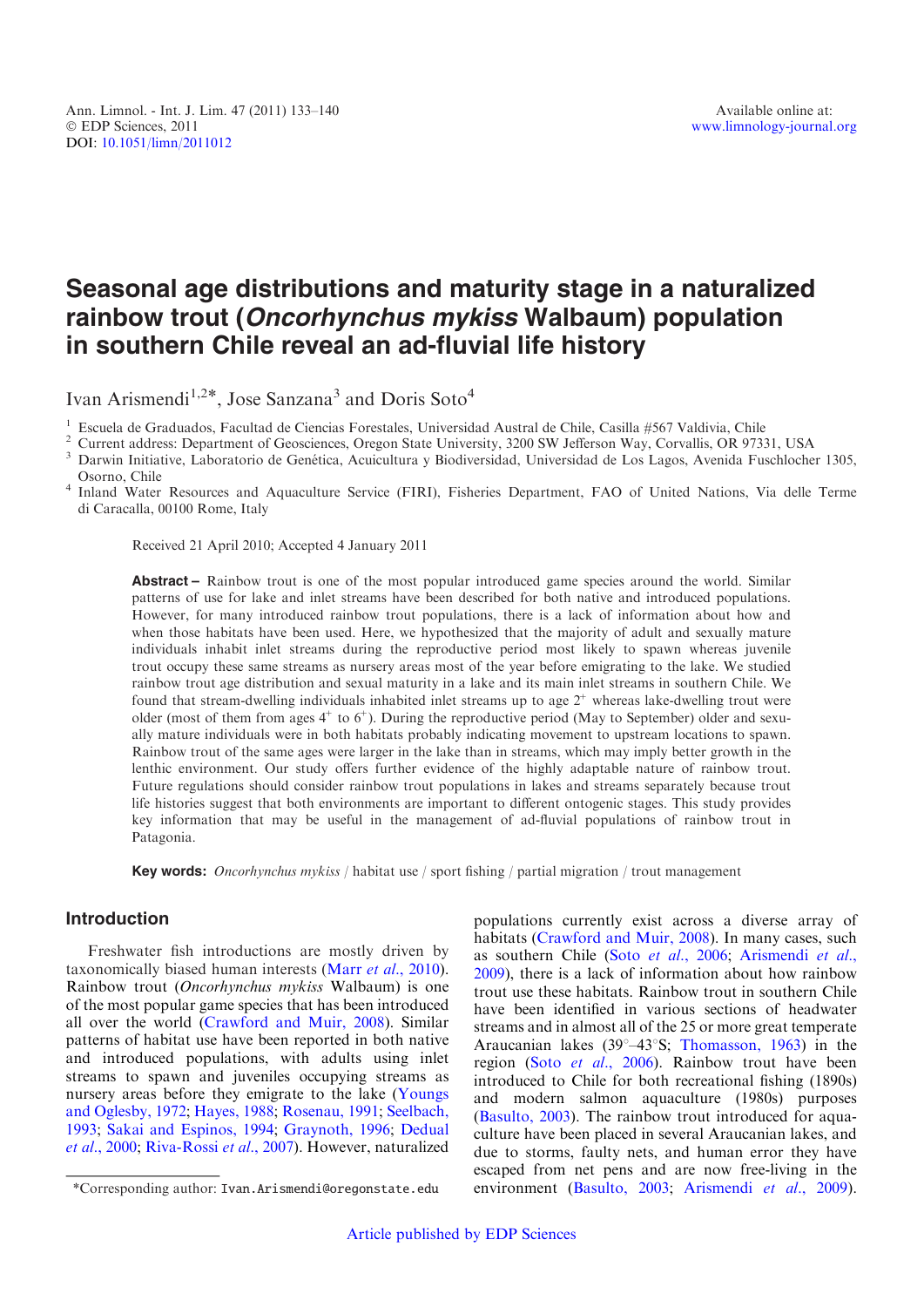

Fig. 1. Study area enlargement of the Lakes District and Lago Llanquihue including the main inlet streams (Pescado, Blanco, and Tepu).

Nevertheless, fundamental questions about the population structure of rainbow trout in this region remain unknown.

In this study, we report the seasonal age distribution, length at age, and spawning period of rainbow trout in Lago Llanquihue and its three main inlet streams in southern Chile. Our objectives are to identify the relative occupancy of various age-classes in the lacustrine and fluvial environments during the reproductive and nonreproductive periods to provide basic biological information for adequate management. We predict that rainbow trout, as seen in native and invaded ecosystems, are younger aged in the inlet streams and older aged in the lake. But, during the reproductive period, we expect that the inlet streams and lake shore will contain mature and older-aged trout. This would provide indirect evidence that rainbow trout use both inlet streams and the lake with potential seasonal movement between them. If our prediction is supported, then our study would provide baseline population and life-history strategy information that are needed to effectively manage rainbow trout and to develop a theoretical framework for predicting the potential invasion of trout in southern Chile.

# Material and methods

# Study area

Our study sites, Lago Llanquihue and its three main inlet streams, are located in the Lakes District, X Region

of southern Chile  $(Fig. 1)$ . In this area, the climate is temperate with an annual range of precipitation between 130 and 220 cm. Lago Llanquihue is the second-largest lake in the southern part of South America ([Campos](#page-6-0) et al., [1988](#page-6-0)) and has characteristics that are common to all Araucanian lakes (a) glacial origin with volcanic influence in the soils; (b) very deep  $(Z_{\text{max}} > 100 \text{ m})$ ; (c) monomictic with thermal stratification in the summer; (d) high in water transparency; and (e) oligotrophic with very low salt/nutrient and chlorophyll-a concentrations (see [Table 1](#page-2-0) for more details). Rainbow trout share the pelagic waters of Lago Llanquihue with several native fishes such as Galaxias maculatus Jenyns, Galaxias platei Steindachner, silversides Odontesthes mauleanum Steindachner and Basilichthys australis Eigenmann, and the other introduced salmonids Oncorhynchus kisutch Walbaum, Oncorhynchus tshawytscha Walbaum, Salmo salar Linnaeus, and Salmo trutta Linnaeus (Soto et al.[, 2006](#page-7-0)).

The three main inlet streams, Pescado, Blanco, and Tepu, are third-order streams located on the southern shore of the lake and they originate on the slopes of the Calbuco volcano between 1000 and 1600 m of altitude. Lago Llanquihue receives almost half of its water input from the three studied streams, with the other half being provided by rainfall ([Campos](#page-6-0) et al., 1988). No other streams connect to the study sections of these streams, and the downstream study boundaries in the streams were located 5–8 km upstream of the lake. There are no barriers to fish movements between the study boundaries in the inlet streams and the lake. Other inlet streams were not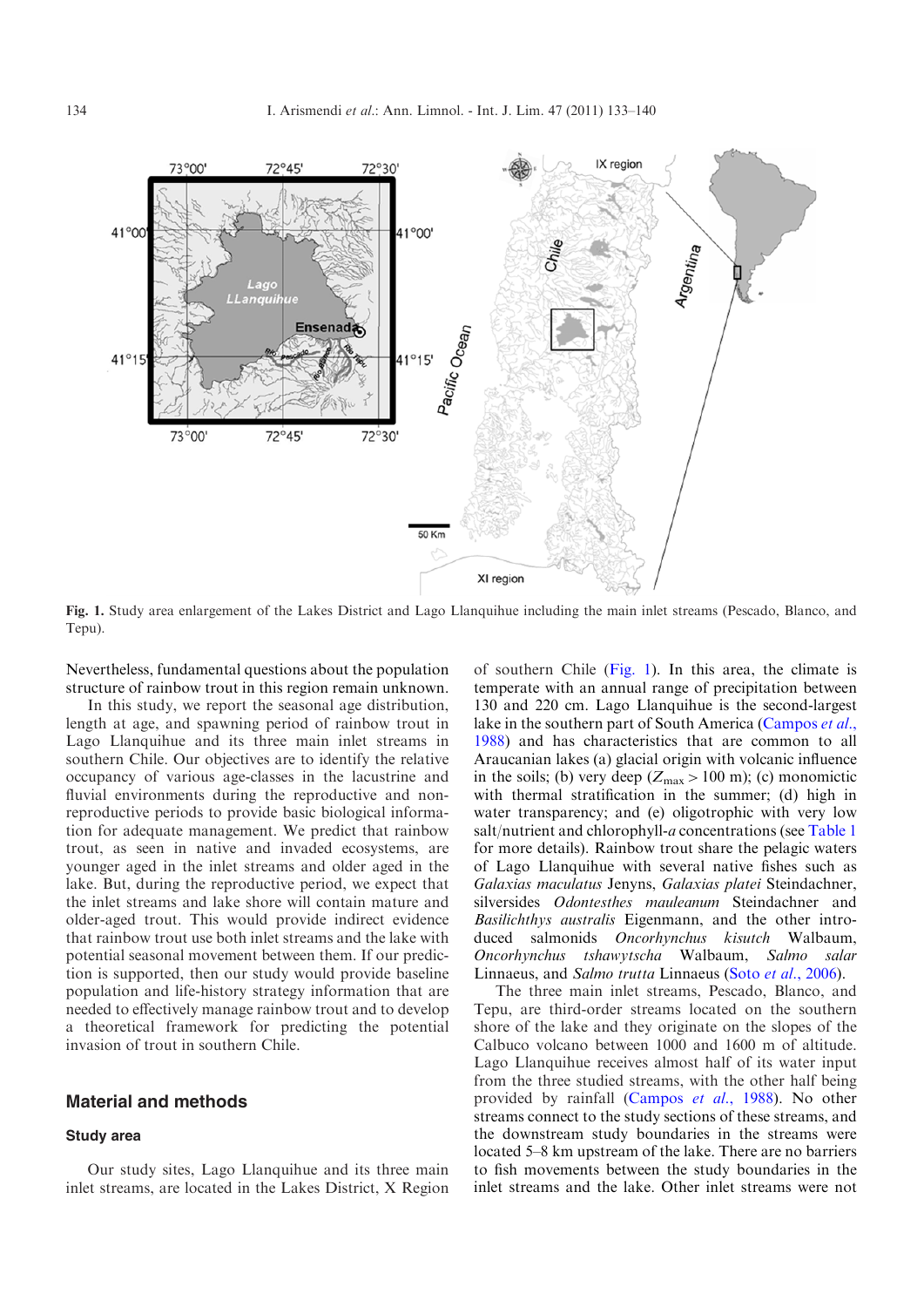|                                                         | Lago Llanquihue | Pescado      | Blanco       | Tepu           |
|---------------------------------------------------------|-----------------|--------------|--------------|----------------|
| Altitude (m a.s.l.)                                     | 51              |              |              |                |
| Area $(km^2)$                                           | 87.5            |              |              |                |
| Volume $(km^3)$                                         | 158.6           |              |              |                |
| Shoreline (km)                                          | 196.4           |              |              |                |
| Mean depth (m)                                          | 182             |              |              |                |
| Water renewed (years)                                   | 74              |              |              |                |
| Drainage area $(km^2)$                                  | 1605            | 78           | 28.5         | 32             |
| Length $(km)$                                           |                 | 20           | 14           | 18             |
| Average monthly runoff $(m^3 \text{.} s^{-1})$          |                 | 4.9          | 1.8          | $\overline{2}$ |
| Range of transparency (m)                               | $14.0 - 21.0$   |              |              |                |
| Temperature range in epilimnion $(°C)$                  | $14.0 - 18.5$   |              |              |                |
| Temperature range in hypolimnion $({}^{\circ}C)$        | $10.4 - 10.9$   |              |              |                |
| Range of depth in thermocline (m)                       | $37 - 50$       |              |              |                |
| Range of temperature $(^{\circ}C)$                      |                 | $6.2 - 12.8$ | $7.5 - 9.9$  | $7.8 - 11.2$   |
| Range of pH                                             | $6.7 - 8.4$     | $6.5 - 7.8$  | $5.8 - 7.6$  | $7.0 - 8.0$    |
| Range of conductivity ( $\mu$ S.cm <sup>-1</sup> )      | $92 - 128$      | $19 - 36$    | $50 - 60$    | $35 - 77$      |
| Range of NO <sub>3</sub> -N ( $\mu$ g.L <sup>-1</sup> ) | $1 - 67$        | $2 - 51$     | $2 - 24$     | $2 - 65$       |
| Range of PO <sub>4</sub> -P ( $\mu$ g.L <sup>-1</sup> ) | $0.1 - 3.9$     | $2.9 - 21.4$ | $2.9 - 21.3$ | $2.9 - 21.3$   |

<span id="page-2-0"></span>Table 1. Environmental characteristics of Lago Llanquihue and the three inlet streams.

Source: [Niemeyer and Cereceda \(1984](#page-6-0)); [Campos](#page-6-0) et al. (1988).

considered in this study because of their small size, but they have similar hydrological characteristics to the three studied inlet streams ([Niemeyer and Cereceda, 1984\)](#page-6-0).

#### Data collection

We collected fish data bimonthly in Lago Llanquihue and monthly in the three inlet streams from December 2000 through November 2001. At each sampling time we measured the total length (TL) (to the nearest cm) of all captured rainbow trout. In the lake, we used two experimental gill nets that were 280 m long and 3.5 m deep varying mesh sizes (3.81, 7.62, 12.06, and 15.24 cm). Our nets were designed and tested to capture fishes over 10 cm of TL ([Palma, 1996\)](#page-6-0). Also, because rainbow trout swim closer to the littoral zone in the epilimnion [\(Palma, 1996](#page-6-0)) we positioned the nets at the surface and perpendicular to the shoreline of the lake beginning at the water's edge. We checked the nets every 4 h for up to 48 h. Since there was a low selectivity of gill nets toward smaller-sized trout, we made observations around the nets every 4 h to indicate the presence/absence of trout less than 10 cm TL. For each inlet stream, we sampled a 400 m reach using twopass backpack electrofishing with a uniform time effort of  $1.5$  h.stream<sup>-1</sup>. In order to account for different-sized fish, we sampled in all available habitat units (pool-run-riffle) and to ensure our catch per unit effort (CPUE) accuracy we used the same electrofishing operator in similar flow conditions during the study. We used CPUE (gill netting was trout.h<sup>-1</sup>, electrofishing was trout.m<sup>-2</sup>) as an index of abundance. Since streams had relatively high flows and were large in size (third-order streams; see Table 1), we were unable to enclose the reaches during the sampling procedures. However, we selected reaches that had natural barriers (e.g., small waterfalls) at the starting and ending of sampling locations so that fishes could not move easily outside of the sampling area.

#### Age estimation and maturity

To age trout, we identified annuli with the conventional technique used in the Northern Hemisphere [\(Chugunova,](#page-6-0) [1959](#page-6-0); [Davis and Light, 1985](#page-6-0)) of assigning crowding of inter-circuli distances associated with a slow growth typical during winter. This technique has been used in rainbow trout populations of New Zealand (e.g., [Graynoth, 1996](#page-6-0)) and the Argentinean Patagonia (e.g., [Pascual](#page-6-0) et al., 2001; [Riva-Rossi](#page-6-0) et al., 2007). Scales were removed from an area below the posterior margin of the dorsal fin and approximately five scale rows above the lateral line ([Pascual](#page-6-0) et al., 2001; [Riva-Rossi](#page-6-0) et al., 2007). We discarded any resorbed, abnormal, regenerated scales from analysis. We counted the number of scale annuli from five scales per fish. For the scale analysis, we subsampled trout by size defining the size class according to previous length records of rainbow trout in Lago Llanquihue ([Palma, 1996\)](#page-6-0). We included eight size classes every 10 cm of TL and randomly selected a minimum of five trout in each size class. We classified these subsampled trout as "lake dwelling" (captured from Lago Llanquihue;  $n=46$ ) and "stream dwelling" (captured from the three inlet streams;  $n = 96$ ). We sub-sampled trout for scale analysis during the non-reproductive period (October to April; Soto et al.[, 2002\)](#page-6-0) because the possible trout movement from the lake to the inlet streams during the reproductive period could increase the potential overlap between "lake-dwelling" and "stream-dwelling" trout. To read the scales, we used a microfiche projector, Model II Mini Cat, with a 22 mm lens under  $42 \times$ magnification. We examined scale ages twice using two experienced readers to ensure consistency. We assigned age to the rest of the captured trout, during all seasons, according to [Isermann and Knight \(2005\)](#page-6-0) differentiating between "lake dwelling" and "stream dwelling". Additionally, from sub-sampled trout we back-calculated the trout size at the annulus formation according to the [Fraser](#page-6-0)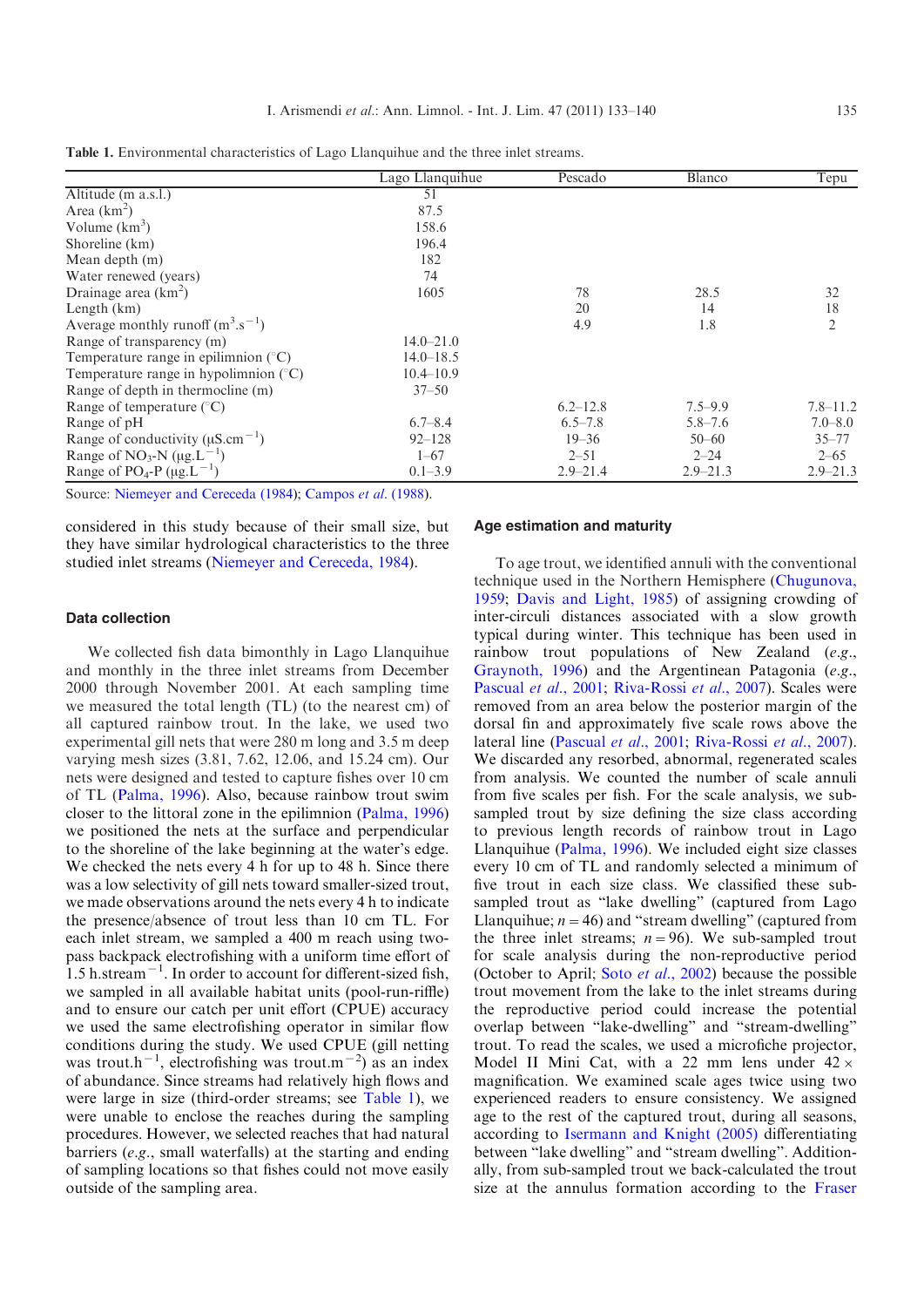[\(1916\)](#page-6-0) and [Lee \(1920\)](#page-6-0) method with a 43 mm (length at squamation) correction factor [\(Rabe, 1967](#page-6-0)). Since we did not find great differences on spaced circuli between annuli (see [Davis and Light, 1985\)](#page-6-0), we did not consider the occurrence of anadromy.

We also obtained a sub-sample of rainbow trout from the lake and inlet streams and identified their sex and maturity stage using direct observation of the gonads (Soto et al[., 2002](#page-6-0)). In males, an individual was classified as mature when its white testicles extended up to, at least, two-thirds of the abdominal cavity. For females, an individual was considered mature when it had ovaries of an intense orange color with well-developed eggs, or transparent ovaries that occupied up to two-thirds of the abdominal cavity.

#### Data analysis

To compare the age distribution among "streamdwelling" and "lake-dwelling" trout during the reproduc-tive period (May to September; Soto et al.[, 2002\)](#page-6-0) and the non-reproductive period, we utilized a non-parametric Kolmogorov–Smirnov two-sample test. Additionally, to test differences on back-calculated length-at-age between "stream-dwelling" and "lake-dwelling" trout we used an analysis of covariance (ANCOVA). We defined the backcalculated length as the dependent variable, and the backcalculated age as the covariate under the null hypothesis of no difference between "stream-dwelling" and "lakedwelling" trout for the slope of the length-at-age regressions. For the ANCOVA test, we set  $\alpha$  at 0.05 and the homogeneity of variances and normal distribution assumptions were met after both the independent and dependent variables were log transformed.

## Results

We captured a total of 1613 rainbow trout from the inlet streams with a CPUE ranging from 0.05 to 0.56 trout.m<sup> $-2$ </sup> with a mean of 0.24 trout.m<sup> $-2$ </sup> and a mean trout size of 10.8 cm. Among the streams, Tepu had the greatest CPUE (mean of 0.37 trout.m<sup> $^{-2}$ </sup>) followed by Blanco and Pescado  $(0.21 \text{ trout.m}^{-2})$ , but the medians of the trout size (Tepu<sub>median length</sub>=8.0 cm, Blanco<sub>median length</sub>=9.3 cm, and Pescado<sub>median length</sub>= 8.0 cm) and age (all streams with a median age of  $1^+$ ) were not different ( $P > 0.7$ ). Also, more than 95% of the trout captured in the inlet streams were between 2 and 20 cm TL or aged from  $0^+$  to  $2^+$  with a peak age  $0^+$  occurring in the summer and the maximum age found in the winter (age  $11^{\text{+}}$ ; Fig. 2). In the lake, we captured a total of 166 rainbow trout with a CPUE that ranged from 0.41 to 1.0 trout.h<sup>-1</sup> with a mean of 0.67 trout.h<sup>-1</sup> and a mean trout size of 40.7 cm. Almost 99% of trout were over 20 cm and over  $2^+$  (Fig. 2), with the greatest proportion between ages  $4^+$  and  $6^+$ . Spring was the only season when we captured trout of age  $2^+$  in the lake.



Fig. 2. Percentage of rainbow trout captured from 2000 to 2001 in Lago Llanquihue and its inlet streams (Pescado, Blanco, and Tepu) grouped by age and period. Lake-dwelling rainbow trout (gray); stream-dwelling rainbow trout (black).

We found significant differences in the age of trout from streams and the lake during both non-reproductive (median  $age_{\text{late}} = 4.9$  years and median  $age_{\text{stream}} =$ 1.14 years; K–S test  $P < 0.001$ ) and reproductive periods (median age<sub>lake</sub>=6.17 years and median age<sub>streams</sub>= 1.37 years; K–S test  $P < 0.001$ ). In streams during the reproductive period, we found rainbow trout older than age  $3^+$  (57% were trout of age  $6^+$ ) and during winter and spring more than  $60\%$  of all trout older than age  $3^+$  were trout over age  $5^+$ . During the non-reproductive period the most common ages in the streams were  $0^+$  to  $1^+$  (70%), showing a significant difference from those during the reproductive period (K–S test;  $P < 0.005$ ). Similarly, in lakes we found significant differences (K–S test;  $P < 0.001$ ) in the age of trout captured during the reproductive (68% were age  $6^+$ ) and non-reproductive periods (72% were older than  $5^{\circ}$ ). From a total of 285 rainbow trout, in which sex and maturity were determined, 53% were female,  $47\%$  were male, and  $58\%$  were sexually mature ([Fig. 3](#page-4-0)). The greatest proportion of sexually mature individuals (ages  $4^+$  to  $11^+$ ) was captured in winter (35%) and spring (15%).

We found no significant differences in the slope of the length-at-age regressions between "stream-dwelling" and "lake-dwelling" trout (ANCOVA; [Fig. 4](#page-4-0)). However, we found significant differences in the length of trout between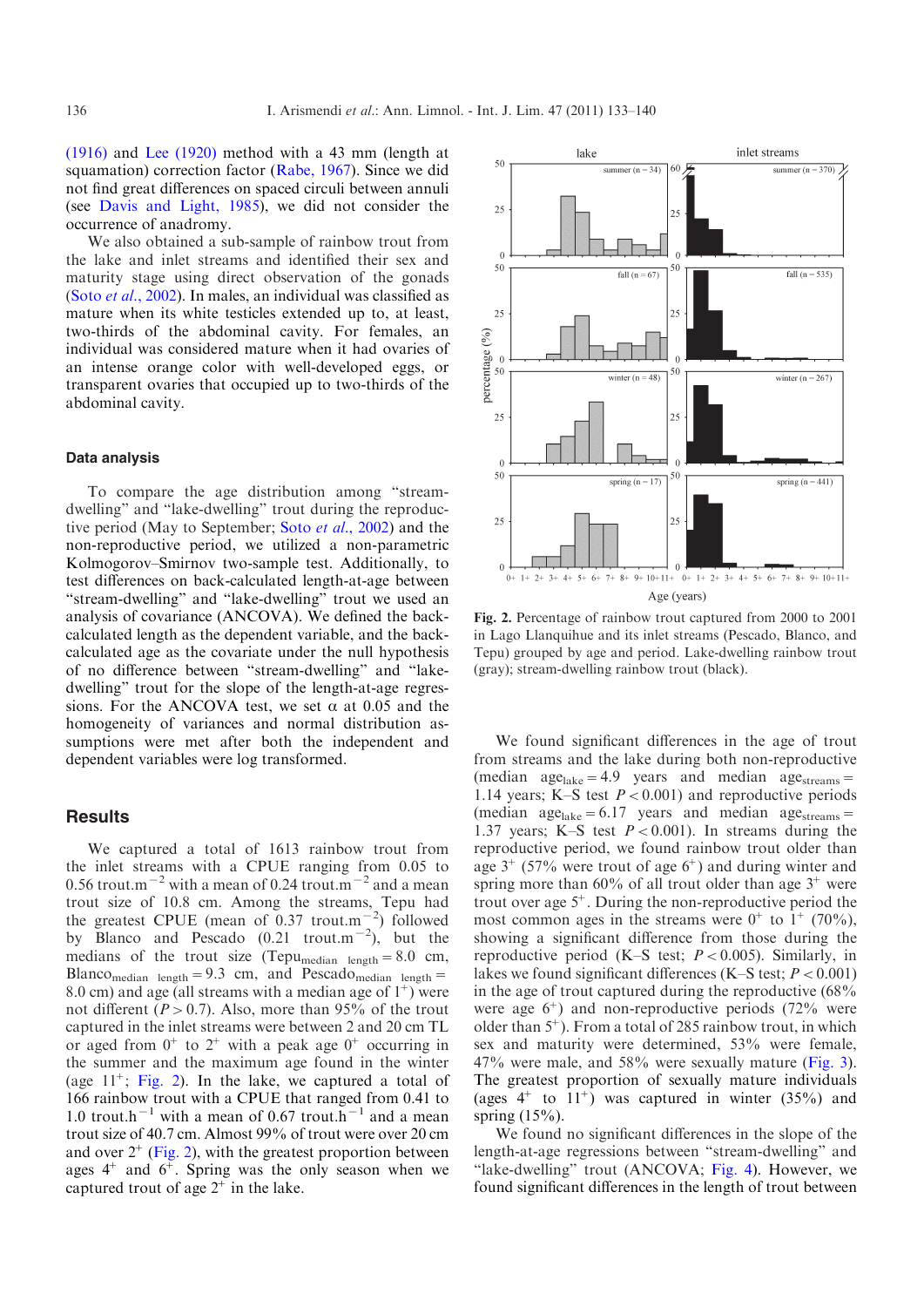<span id="page-4-0"></span>

Fig. 3. Occurrence of mature (black) and immature (gray) rainbow trout in Lago Llanquihue and its inlet streams (Pescado, Blanco, and Tepu) grouped by age and period.

lake- and stream-dwelling fishes when age was kept constant ( $F_{1500} = 67.6$ ;  $P < 0.01$ ). Trout of age 2 in both the lake and inlet streams had a similar back-calculated size (11 cm in streams and 12 cm in the lake), but trout of age 7 were 47 cm in the lake and 40 cm in streams.

# **Discussion**

Our study shows that in our study lake–inlet system of southern Chile ad-fluvial rainbow trout use streams and lakes throughout their life history. Stream-dwelling rainbow trout up to age  $2^+$  inhabit streams and are apparently absent in the lake except in spring, whereas lake-dwelling rainbow trout are most frequent in the lake over age  $2^+$  and consist mostly of ages  $4^+$  to  $6^+$ . These results suggest that in our study lake–inlet system, as seen in their native distribution ([Northcote, 1997](#page-6-0); [Quinn and](#page-6-0) [Myers, 2004\)](#page-6-0) and in other naturalized populations in both eastern North America ([Youngs and Oglesby, 1972;](#page-7-0) [Seelbach, 1993\)](#page-6-0) and New Zealand ([Hayes, 1988](#page-6-0); [Rosenau,](#page-6-0) [1991](#page-6-0); [Graynoth, 1996\)](#page-6-0), most of the rainbow trout spend 1–2 years in the inlet streams and then move



Fig. 4. Size (TL; cm) at age of rainbow trout in Lago Llanquihue and its inlet streams based on back-calculated lengths at age. Boxes represent mean  $\pm$  SE and include lake-dwelling rainbow trout (black) and stream-dwelling rainbow trout (white).

downstream to the lake. Thus, our study provides basic information that confirms the life-history strategies seen elsewhere in other ad-fluvial naturalized O. mykiss populations.

Our study is limited by the low selectivity of our gill nets toward smaller-sized and probably younger trout, and consequently we may underestimate the presence of age  $1^+$  and younger trout in the lake. However, it seems unlikely that smaller-sized trout are present along the surface of the littoral zone because as we checked gill nets, every 4 h, we made direct observations around the nets and did not notice the presence of small trout. Similarly, other studies in comparable lakes of southern Chile do not report the presence of smaller-sized trout; rather they report size distributions comparable to our results from Lago Llanquihue (Soto et al.[, 2001,](#page-6-0) [2002\)](#page-6-0). In addition, indirect evidence from previous stomach analysis of large salmonids in Lago Llanquihue captured in this zone shows no detection of small trout as prey ([Arismendi](#page-6-0) *et al.*, 2009). We encourage future lake research to include additional sampling techniques (e.g., beach seining, fyke nets, snorkeling) to address the potential importance of smallersized trout.

The presence of younger trout (age  $2^+$ ) in the lake during spring may be a result of the timing of lakeward dispersal from the inlet streams, similar to what is seen in British Columbia [\(Northcote, 1962;](#page-6-0) [Mellina](#page-6-0) et al., 2005). The selection of specific habitat, such as inlet streams or a lake, by rainbow trout depends on habitat suitability (e.g., growing areas), food abundance, and growth rates ([Northcote, 1992;](#page-6-0) [Quinn and Myers, 2004](#page-6-0); [Satterthwaite](#page-6-0) et al[., 2010\)](#page-6-0). The habitat in the lake may be more suitable than the inlet streams in the spring due to favorable temperatures in the epilimnion (see [Table 1](#page-2-0)). In addition, there is higher aquatic insect biomass in Lago Llanquihue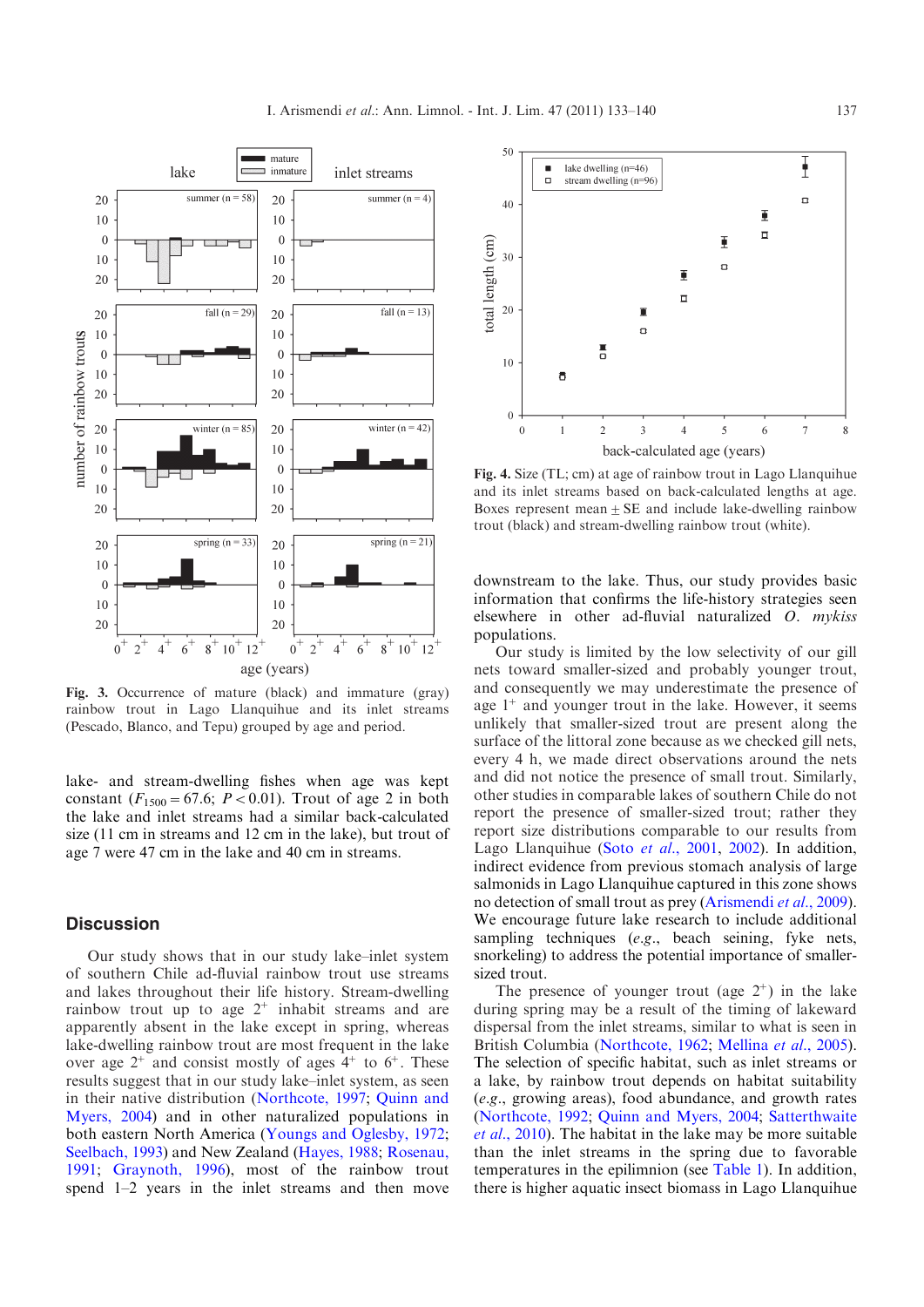(Chironomidae, Mollusca, Oligochaeta, Hirudinea, Amphipoda, and Isopoda ranging from 5.8 to 409.1 g.m<sup> $-2$ </sup> with a mean of  $194 \text{ g.m}^{-2}$  than in the three inlet streams (Chironomidae, Ephemeroptera, Diptera, Plecoptera, and Trichoptera ranging from 0.78 to 13.6  $g.m^{-2}$  with a mean of 5.1  $g.m^{-2}$ ) with the spring having the lowest densities and biomass seasonally in the inlet streams ([Campos, 1986\)](#page-6-0). Thus, it is possible that younger rainbow trout may move from the inlet streams to areas with more favorable conditions in the lake during springtime.

Additionally, our study shows that trout of the same age captured in the lake were bigger than trout in the inlet streams, which may be a reflection of better habitat suitability and food availability. However, the growth of lake-dwelling trout seems to be slow when compared with New Zealand ([Rosenau, 1991;](#page-6-0) [Graynoth, 1996\)](#page-6-0) possibly due to the trout population being above carrying capacity as suggested by [Arismendi](#page-6-0) et al. (2009). We suggest that future research focus on younger fishes to examine the timing and magnitude of seasonal movement patterns. The use of bioenergetic models could be useful in the examination of movement patterns and growth rates in the inlet streams and lake.

The presence of older mature trout during the reproductive period (fall–winter) over the rest of the year results in a change in the age distribution in the lake and inlet streams. Older lake-dwelling mature trout may move from pelagic zones to the shoreline of the lake and then go upstream to the inlet streams to spawn (e.g., [Seelbach,](#page-6-0) [1993](#page-6-0)). In accordance with our results, Soto et al[. \(2002\)](#page-6-0) reported, for our study lake–inlet system, a higher frequency of larger mature (and probably older) rainbow trout in the lake and its inlet streams from May to October, with a peak in July and August. [Dedual](#page-6-0) et al. [\(2000\)](#page-6-0) reported similar results in New Zealand. Movements of rainbow trout from the lake into its inlet streams to spawn have also been described widely in the Northern Hemisphere [\(Behnke, 1992;](#page-6-0) [Crawford, 2001](#page-6-0)), New Zealand [\(Rosenau, 1991;](#page-6-0) [Dedual](#page-6-0) et al., 2000), but only in one study in South America, southern Argentina ([Sakai and Espinos, 1994\)](#page-6-0). Also, the wide period of time during which older trout (probably the bulk of spawners) are present in the inlet streams may reflect a spawning period that extends until late spring. Furthermore, it would indicate that the spawning occurs mainly in winter and spring as the frequency of age  $0^+$  trout in streams peaks in summer. Some trout may start to disperse toward their spawning streams in the fall months before they spawn (e.g., [Sakai and Espinos, 1994](#page-6-0)) and/or may also stay in the streams months after the completion of spawning (e.g., [Dedual](#page-6-0) et al., 2000). As a consequence, older trout are not found along the shoreline of the lake during spring because they are probably still spawning or, if they are spent, they may be waiting for a freshet to push them back into the lake.

Additionally, the presence of older and mature trout (aged from  $5^+$  to  $8^+$ ) in the inlet streams during the reproductive period may be an indicator of repeat

spawners, as reported in their native range [\(Lindsay](#page-6-0) et al.[, 1959\)](#page-6-0) and in naturalized populations such as southern Argentina ([Sakai and Espinos, 1994;](#page-6-0) [Riva-Rossi](#page-6-0) et al.[, 2007\)](#page-6-0), suggesting the presence of an iteroparous population in Lago Llanquihue. On the other hand, the proportion of trout  $(2^+$  to  $4^+)$  observed in the streams during summer may indicate protracted rearing periods for some trout or that some individuals spend their entire lives in these streams as seen in British Columbia ([Mellina](#page-6-0) et al[., 2005\)](#page-6-0).

Our study provides basic biological information on rainbow trout populations that will be helpful in the creation of new management strategies. Accurate information on the age and maturity stage of trout is needed for the conservation and management of stocks. Rainbow trout is a target species for recreational fishing in Chile and Lago Llanquihue has been historically a top destination generating between three and five million US dollars/year of spending (Arismendi and Nahuelhual, 2007). In the last four decades, recreational fisheries regulations in Chile have been somewhat static and mainly consider (1) a regional scale with lakes and streams treated equally, (2) salmon and trout species being grouped together, (3) a daily bag limit (two trout per fishing day) with a minimum fish take size  $(>30 \text{ cm } TL)$ , and  $(4)$  a prohibition on angling during the trout spawning season (May–November). Based on our study, we recommend that future regulations consider rainbow trout populations in lakes and streams separately because their life-history strategy suggests that both water bodies are important to different ontogenic stages and at different times of the year. Our study also indirectly suggests that rainbow trout appear to be successfully reproducing in the wild, which brings up the question about whether fisheries managers want to review the current regulations about continued stocking of rainbow trout  $(e.g.,$  escapes from aquaculture facilities, stocking) to prevent exceeding sustainable salmonid levels (see [Arismendi](#page-6-0) et al., 2009). Our study offers further evidence of the highly adaptable nature of rainbow trout and baseline demographic information that are needed to effectively manage rainbow trout in southern Chile.

Acknowledgements. This work was funded by Fondo Nacional de Desarrollo Regional (FNDR X Región), Fondo de Investigación Pesquera FIP 2000–24, and FONDECYT 1020183. Brooke Penaluna, Douglas Bateman, Regis Céréghino, and one anonymous reviewer provided insightful comments to improve the manuscript. I.A. was supported by Comision Nacional de Ciencia y Tecnologia of Chile (CONICYT) during his doctoral research.

# **References**

Arismendi I. and Nahuelhual L., 2007. Non-native salmon and trout recreational fishing in Lake Llanquihue, southern Chile: Economic benefits and management implications. Rev. Fish. Sci., 15, 311–325.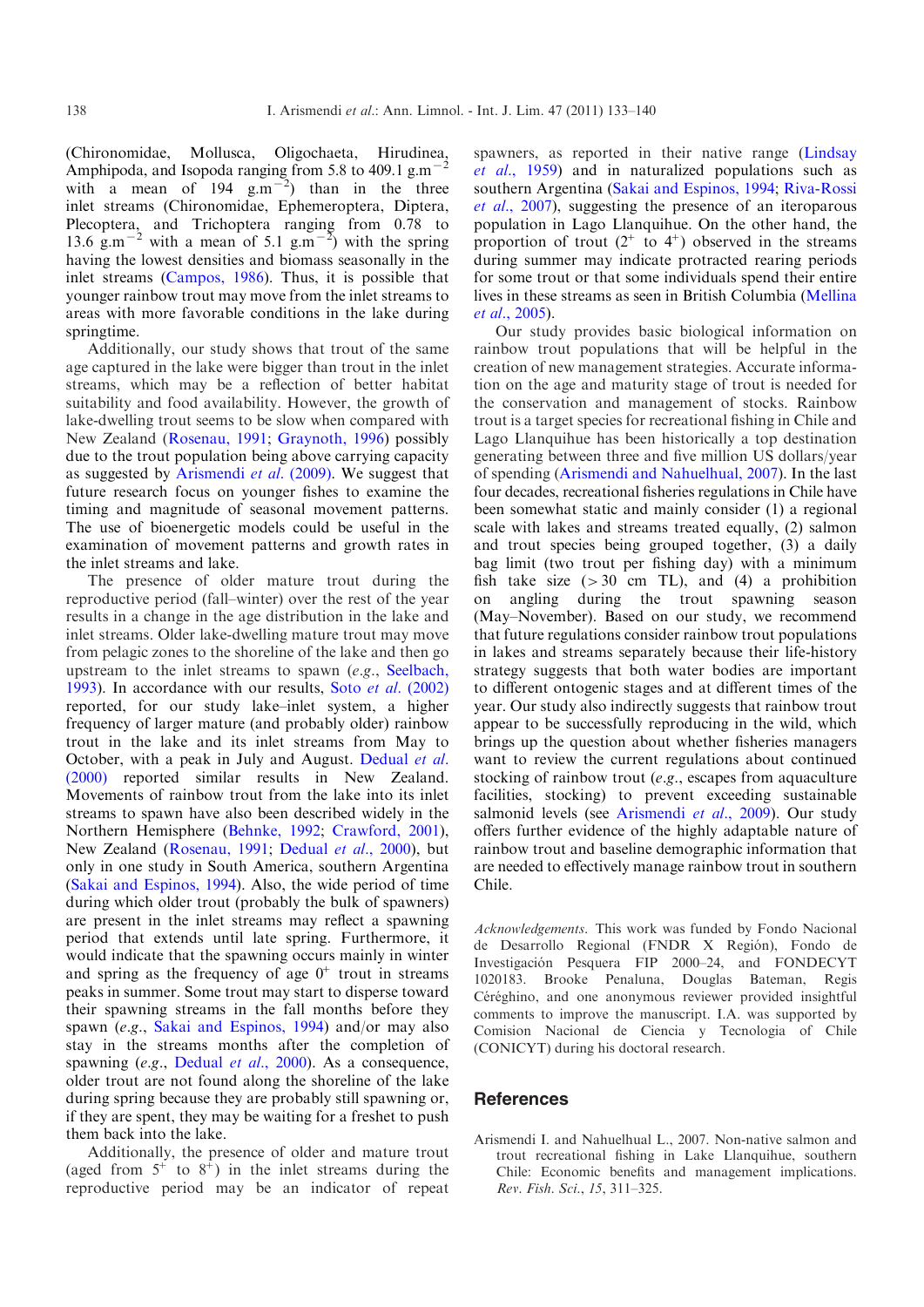- <span id="page-6-0"></span>Arismendi I., Soto D., Penaluna B., Jara C., Leal C. and León-Muñoz J., 2009. Aquaculture, non-native salmonid invasions, and associated declines of native fishes in lakes of the northern Chilean Patagonia. Freshwater Biol., 54, 1135–1147.
- Basulto S., 2003. El Largo viaje de los salmones: una crónica olvidada. Propagación y cultivo de especies acuáticas en Chile, Editorial Maval Ltda, Santiago, 299 p.
- Behnke R.J., 1992. Native trout of western North America, American Fisheries Society (AFS) Monograph 6, American Fisheries Society, Bethesda, MD, 275 p.
- Campos H., 1986. Productividad íctica de ríos y lagos Araucanos. In: Vila I. and Fagetti E. (eds.), Trabajos presentados al Taller Internacional sobre ecología y manejo de peces en lagos y embalses, Santiago, Chile, 5–10 de noviembre de 1984, COPESCAL Doc. Téc. 4, 237 p.
- Campos H., Steffen W., Agüero G., Parra O. and Zuñiga L., 1988. Limnological study of Lake Llanquihue (Chile), morphometry, physics, chemistry, plankton and primary productivity. Arch. Hydrobiol., Suppl., 81, 37–67.
- Chugunova N.I., 1959. Age and growth studies in fish. A systematic guide for ichthyologist (Translated from Russian), National Science Foundation, Washington, DC, USA, Israel Programs for Scientific Translations, Jerusalem (1963), 132 p.
- Crawford S.S., 2001. Salmonine introductions to the Laurentian Great Lakes: an historical review and evaluation of ecological effects. Canadian Special Publication of Fisheries and Aquatic Sciences, 132, 205 p.
- Crawford S.S. and Muir A.M., 2008. Global introductions of salmon and trout in the genus Oncorhynchus: 1870–2007. Rev. Fish. Biol. Fisher., 18, 313–344.
- Davis N.D. and Light J.T., 1985. Steelhead age determination techniques, Fisheries Research Institute, Technical Report FRI-UW-8506, University of Washington, Seattle, 41 p.
- Dedual M., Maxwell I.D., Hayes J.W. and Strickland R.R., 2000. Distribution and movements of brown (Salmo trutta) and rainbow trout (Oncorhynchus mykiss) in Lake Otamangakau, Central North Island, New Zealand. N. Z. J. Mar. Fresh., 34, 615–627.
- Fraser C.M., 1916. Growth of the spring salmon. Am. Fish. Soc., 1915, 29–39.
- Graynoth E., 1996. Determination of the age of brown and rainbow trout in a range of New Zealand lakes. Mar. Freshwater Res., 47, 749–756.
- Hayes J.W., 1988. Mortality and growth of juvenile brown and rainbow trout in a lake inlet nursery stream. N. Z. J. Mar. Freshw. Res., 22, 169–179.
- Isermann D.A. and Knight C., 2005. A computer program for age–length keys incorporating age assignment to individual fish. N. Am. J. Fish. Manage., 25, 1153–1160.
- Lee R.M., 1920. A review of the methods of age and growth determination in fishes by means of scales, Fishery Investigations Series Vol. 4, Marine Fisheries, Great Britain Ministry of Agriculture, Fisheries and Food, London, 32 p.
- Lindsay C.C., Northcote T.G. and Hartman G.F., 1959. Homing of rainbow trout to inlet and outlet spawning streams at Loon Lake, British Columbia. J. Fish. Res. Board Can., 16, 695–719.
- Marr S.M., Marchetti M.P., Olden J.D., Garcia-Berthou E., Morgan D.L., Arismendi I., Day J.A., Griffiths C.L. and

Skelton P.H., 2010. Freshwater fish introductions in mediterranean-climate regions: are there commonalities in the conservation problem? Divers. Distrib., 16, 606– 619.

- Mellina E., Hinch S.G., Mackenzie K.D. and Pearson G., 2005. Seasonal movement patterns of stream-dwelling rainbow trout in north-central British Columbia, Canada. Am. Fish. Soc., 134, 1021–1037.
- Niemeyer H. and Cereceda P., 1984. Hidrografía. Colección Geográfica de Chile, Tomo VIII, Instituto Geográfico Militar (IGM), Santiago, Chile, 320 p.
- Northcote T.G., 1962. Migratory behaviour of juvenile rainbow trout, Salmo gairdneri, in outlet and inlet streams of Loon Lake, British Columbia. J. Fish. Res. Board Can., 19, 201–270.
- Northcote T.G., 1992. Migration and residency in stream salmonids: some ecological considerations and evolutionary consequences. Nord. J. Fresh. Res., 67, 5–17.
- Northcote T.G., 1997. Potamodromy in Salmonidae-living and moving in the fast lane. N. Am. J. Fish. Manage., 17, 1029–1045.
- Palma R., 1996. Ensambles de peces en el Lago Llanquihue y su respuesta frente a la perturbación producida por la salmonicultura, Tesis de Magister en Ciencias con Mención en Limnología, Universidad Austral de Chile, Facultad de Ciencias, Valdivia, 93 p.
- Pascual M., Bentzen P., Riva-Rossi C., Mackey G., Kinnison M.T. and Walker R., 2001. First documented case of anadromy in a population of introduced rainbow trout in Patagonia, Argentina. Am. Fish. Soc., 130, 53–67.
- Quinn T.P. and Myers K.W., 2004. Anadromy and the marine migrations of Pacific salmon and trout: Rounsefell revisited. Rev. Fish Biol. Fisher., 14, 421–442.
- Rabe F.W., 1967. Age and growth of rainbow trout in four Alpine Lakes. Northwest Sci., 41, 12–22.
- Riva-Rossi C., Pascual M.A., Babaluk J.A., García-Asorey M. and Halden N.M., 2007. Intra-population variation in anadromy and reproductive life span in rainbow trout introduced in the Santa Cruz River, Argentina. J. Fish Biol., 70, 1–18.
- Rosenau M., 1991. Natal-stream rearing in three populations of rainbow trout in Lake Taupo, New Zealand. N. Z. J. Mar. Fresh., 25, 81–91.
- Sakai M. and Espinos A., 1994. Repeat homing and migration of rainbow trout to the inlet and outlet spawning streams in a Patagonian lake, Argentina. Fisheries Sci., 60, 137–142.
- Satterthwaite W.H., Beakes M.P., Collins E.M., Swank D.R., Merz J.E., Titus R.G., Sogard S.M. and Mange M., 2010. State-dependent life history models in a changing (and regulated) environment: steelhead in the California Central Valley. Evol. Appl., 3, 221–243.
- Seelbach P.W., 1993. Population biology of steelhead in a stableflow, low-gradient tributary of lake Michigan. Am. Fish. Soc., 122, 179-198.
- Soto D., Arismendi I., Sanzana J. and Barrera V., 2001. Evaluación del potencial biológico de la pesca deportiva en la décima región, Informe Técnico FNDR X Región, Chile, 320 p.
- Soto D., Arismendi I. and Solar I., 2002. Estudio del ciclo reproductivo de las principales especies objetivo de la pesca